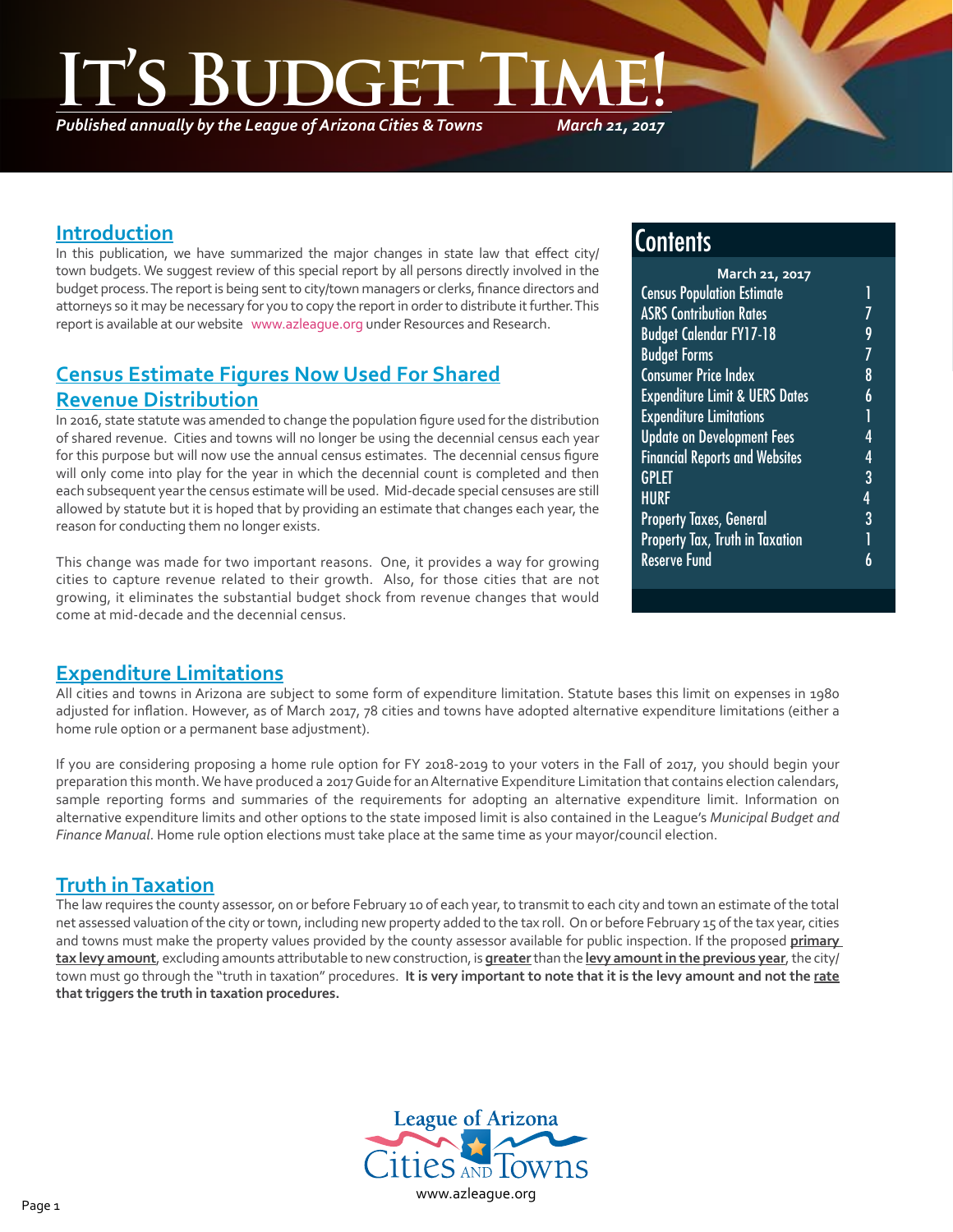# *March 21, 2017* **It's Budget Time!**

*Published annually by the League of Arizona Cities & Towns*

If the proposed levy requires "truth in taxation," the city or town must publish a notice and press release concerning the increase and hold a public hearing. The following apply to these requirements:

- 1. The notice has to be published twice in a newspaper of general circulation in the city or town. The first publication shall be at least fourteen but not more than twenty days before the date of the hearing for the proposed levy. The second publication must be at least seven but not more than ten days before the hearing. The hearing must be held at least fourteen days before the adoption of the levy. The hearings for truth in taxation, the adoption of the levy and the adoption of the budget may be combined into one hearing. The truth in taxation hearing must be held before the adoption of the final proposed budget.
- 2. The notice has to be published in a location other than the classified or legal advertising section of the newspaper.
- 3. The notice must be at least one-fourth page in size and shall be surrounded by a solid black border at least one-eighth inch in width.
- 4. The headline of the notice must read "Truth in Taxation Hearing Notification of Tax Increase" in at least eighteen point type and the text must be in substantially the same form as the statute. (A sample notice can be found in **Exhibit H** of the Municipal Budget and Finance Manual.)
- 5. The city or town is also required to issue a press release with the same information that is included in the required notice.

**Important Budget Note: If your city or town is subject to Truth in Taxation this year, you must adopt your tentative budget before the statutory deadline of July 15 in order to meet deadline requirements for the publication of Truth in Taxation notices (see budget calendar at the end of this report).**

The law also provides that in lieu of publishing the notice, it may be mailed to all registered voters in the city or town at least ten but not more than twenty days before the hearing on the proposed levy. When the Tentative Budget is published in a newspaper of local circulation for two consecutive weeks, besides the revenue and expenditure summaries outlined in the Budget and Finance Manual, it must also include truth in taxation calculations and primary and secondary property tax levies. Along with publication of the tentative budget summary as outlined, notices of the final budget adoption meeting and the public hearing to hear taxpayers on any proposed expenditure or tax levy should also be published.

It also requires that a **roll call vote** be taken on the matter of adoption of the primary property tax levy if an increase is proposed. If the proposed levy, exclusive of increased property taxes received from new construction, constitutes an increase over the preceding tax year's levy by fifteen percent or more, the motion to levy the increased property taxes must be approved by a unanimous roll call vote of the District Board. Following the public hearing, **the city or town must, within three days of the hearing, mail a copy of the truth in taxation notice, a statement of its publication or mailing and the result of the council's vote to the property tax oversight commission.**

Property Tax Oversight Commission Arizona Department of Revenue 1600 West Monroe Phoenix, Arizona 85007 Attn: Office of Economic Research and Analysis

Both the hearing and the notice can be combined with the regular budget notices. **To reiterate, even if a city/town primary property tax rate remains the same but your levy increases by more than what is attributable to new construction, perhaps because of an increase in assessed valuation, that city or town must follow "truth in taxation" notification procedures.**

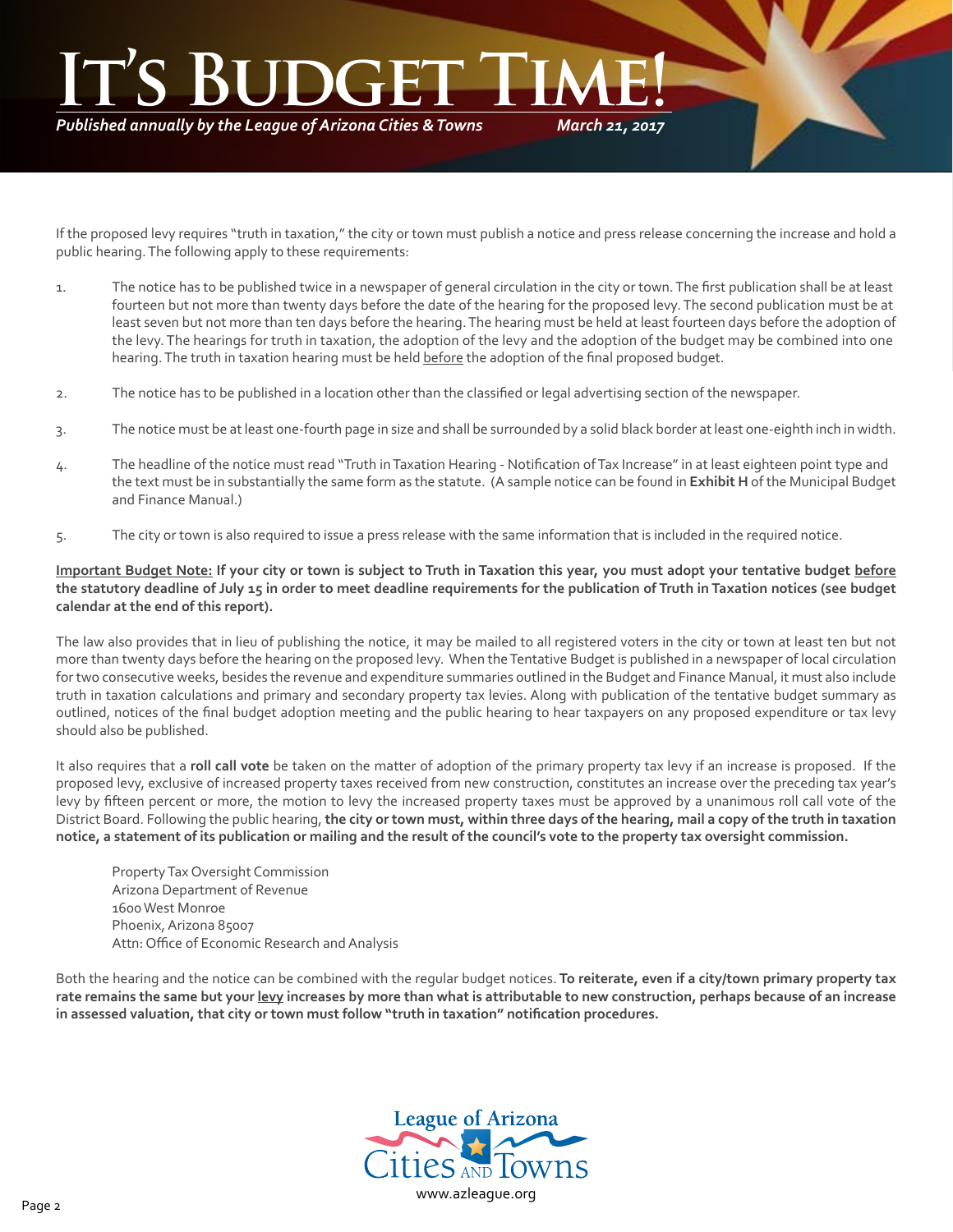**ITE** 

*Published annually by the League of Arizona Cities & Towns*

*March 21, 2017*

### **Property Taxes FY 2018-2019**

٦

You should have received a final levy limit worksheet on or before February 10, showing the city or town levy limit from the county assessor. A copy of the worksheet is sent to each city and town levying a tax as well as the Commission. **The city or town must then have notified the Commission, in writing, within ten days as to whether they agree or disagree with the levy limit listed on the worksheet. If you failed to notify the Commission, they will presume that you have agreed with the limit.**

In addition to this requirement, in early July, the PTOC will request the amount of total actual property tax collections from the prior year and collections from property which was added to the rolls as escaped property in the prior year. This information is necessary for the PTOC to properly review the levy limit calculations.

If you find that your collections exceed your allowable levy for last year, there is an Attorney General's opinion (86-031), which has been interpreted to mean that a city or town can offset the amount of involuntary tort judgments which they have paid during a tax year against any excess property tax collections. In other words, such judgments can reduce the amount you may have to subtract from your allowable levy due to excess tax collections. To take advantage of this option, you must submit to the PTOC by the first Monday in July a copy of the court order or settlement agreement of the involuntary tort judgment and the minutes of the council meeting at which payment was approved.

The Property Tax Oversight Commission (PTOC) will again be reviewing the primary property tax levy of each city and town. Notice of any violation of the levy limit will be sent by September 15. You will then have until October 1 to request a hearing before the PTOC. Disputes may be appealed to the superior court.

**Prohibited Fee** – A recent change to state statute prohibits municipalities from providing for any public service by levying or assessing a municipality-wide tax or fee against property owners based on the size or value of the real property or improvements unless it was adopted in compliance with the statutes governing property taxes. (Municipalities that adopted an ordinance before December 31, 2013 requiring property owners to obtain fire prevention and control services are grand-fathered.)

**Secondary Property Tax Levy** – Legislation passed in 2016 allows the annual levy for a secondary property tax to include projected payments of principal and interest on new debt planned for the ensuing year as well as principal and interest for current obligations, a reasonable delinquency factor and an amount necessary to correct prior year errors or shortages in the levy.

### **Government Property Lease Excise Tax**

The Government Property Lease Excise Tax (GPLET) applies to buildings which are owned by a city, town or county, but leased by a private party and occupied and used for commercial or industrial purposes. This tax is the successor to the tax on possessory interests which was repealed in 1995. Counties must administer and collect the excise tax, and distribute the revenues to the county, city, school district(s) and community college district, according to a percentage distribution formula.

The 2010 session saw several changes made to new GPLET Leases. Any current GPLET leases, or leases entered into within 10 years pursuant to a development agreement, ordinance or resolution approved by the governing body prior to June 1, 2010, are grandfathered in and will not be affected by the changes. For all other leases, changes include: establishing a lease term limit of 25 years while preserving the government lessors ability to abate the GPLET tax for up to 8 years for properties located in a central business district; modifications to the definition of a central business district; new transparency requirements for government lessors in conjunction with the Department of Revenue (DOR); a transferring of the responsibility for the collection and distribution of GPLET taxes from the government lessors to the county treasurers; a scheduled audit of GPLET by the Auditor General in 2015 and a review of rates by JLBC in 2016. There is an in-depth explanation of the GPLET tax in the Municipal Budget and Finance Manual.

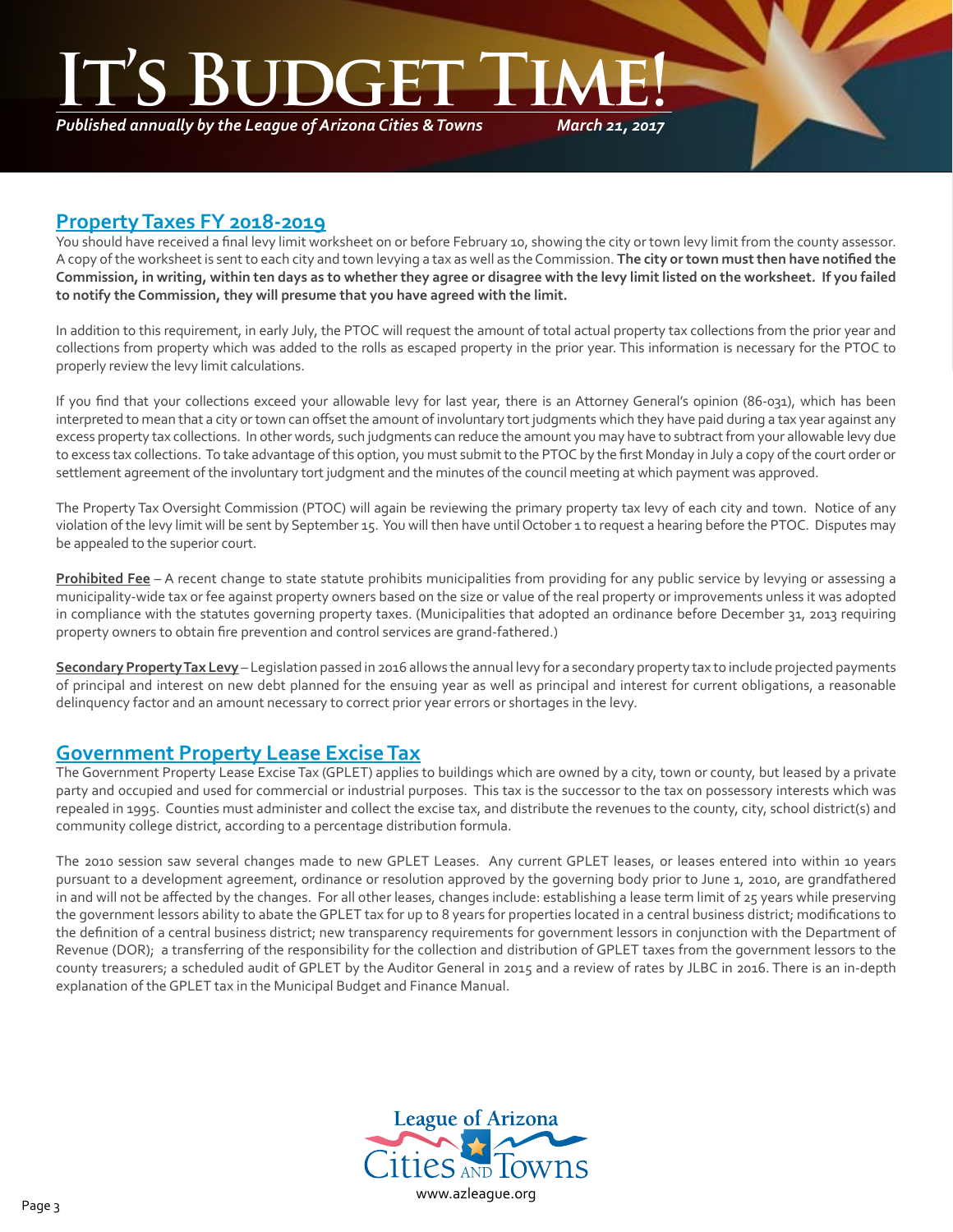*Published annually by the League of Arizona Cities & Towns*

*March 21, 2017*

### **Development Impact Fees**

A.R.S. §9-463.05 governs municipal development fees, including requirements for infrastructure improvement plans and fee studies. The statute prescribes that a municipality may assess development fees to offset costs associated with providing certain necessary public services to new development. These development fees must be: proportionate to the burden imposed on the municipality; based on items contained in a community's Infrastructure Improvements Plan (IIP); and calculated using a fee study conducted by a qualified professional.

The law places limits on the items defined as "necessary public services" for which impact fees can be assessed. Certain categories of impact fees were prohibited as of January 1, 2012. The law requires municipalities to have new IIPs and new fee studies adopted in order to impose impact fees. The League model ordinance can be used as a guideline for compliance with the provisions of this law. To view the model ordinance, please [click here](http://az-lact.civicplus.com/DocumentCenter/View/1708).

For cities and towns that adopted development impact fees in 2014, if an advisory committee was not appointed then a biennial audit is required. The biennial audit of the municipality's land use assumptions, infrastructure improvements plan and development fees shall be conducted by one or more qualified professionals who are not employees or officials of the municipality and who did not prepare the infrastructure improvements plan. The audit shall review the progress of the infrastructure improvements plan, including the collection and expenditures of development fees for each project in the plan, and evaluate any inequities in implementing the plan or imposing the development fee. The municipality shall post the findings of the audit on the municipality's website or the website of an association of cities and towns if the municipality does not have a website and shall conduct a public hearing on the audit within sixty days of the release of the audit to the public.

### **HURF**

٦

**As a reminder, according to A.R.S. §9-481, an audit report must include "determination" that HURF and any other dedicated state transportation revenues are being used solely for their authorized transportation purposes. We recommend that it be a written affirmation provided in your audit.**

Remember that state law specifically prohibits the use of HURF monies on law enforcement or the administration of traffic safety programs. It also gives the Auditor General authority upon request of the joint legislative audit committee to conduct performance audits on cities and towns receiving HURF monies and it establishes penalties for those jurisdictions that violate the HURF requirements. If you have any questions about your particular city or town HURF distribution, you may contact Brad Steen with the Fiscal Planning Division of the Arizona Department of Transportation at (602) 712-4637.

### **Financial Reports and Website Requirements**

### **City, Town Website**

As of January 1, 2013, cities and towns with a population over 2,500 are required to establish and maintain an official Internet website that is accessible to the public at no cost. Each local government website must have available comprehensive reports detailing all revenues and expenditures over \$5,000. Previously, only reports on expenditures were required. The League continues to work with the Department of Administration on compliance with this requirement, through their website, [openbooks.az.gov](http://openbooks.az.gov).

State law allows municipalities to satisfy this requirement by posting a Comprehensive Annual Financial Report (CAFR) that has received a certificate of achievement for excellence in financial reporting by the Governmental Finance Officers Association to their website. The CAFR must be produced by a certified public accountant or a licensed public accountant who is not an employee of the local government. The report must be in accordance with generally accepted auditing standards and contain financial statements that are in conformity with generally accepted accounting principles. Therefore, municipalities must determine whether to pursue GFOA certification for their CAFR to comply with the statute or post the CAFR and provide the required expenditure and revenue information.

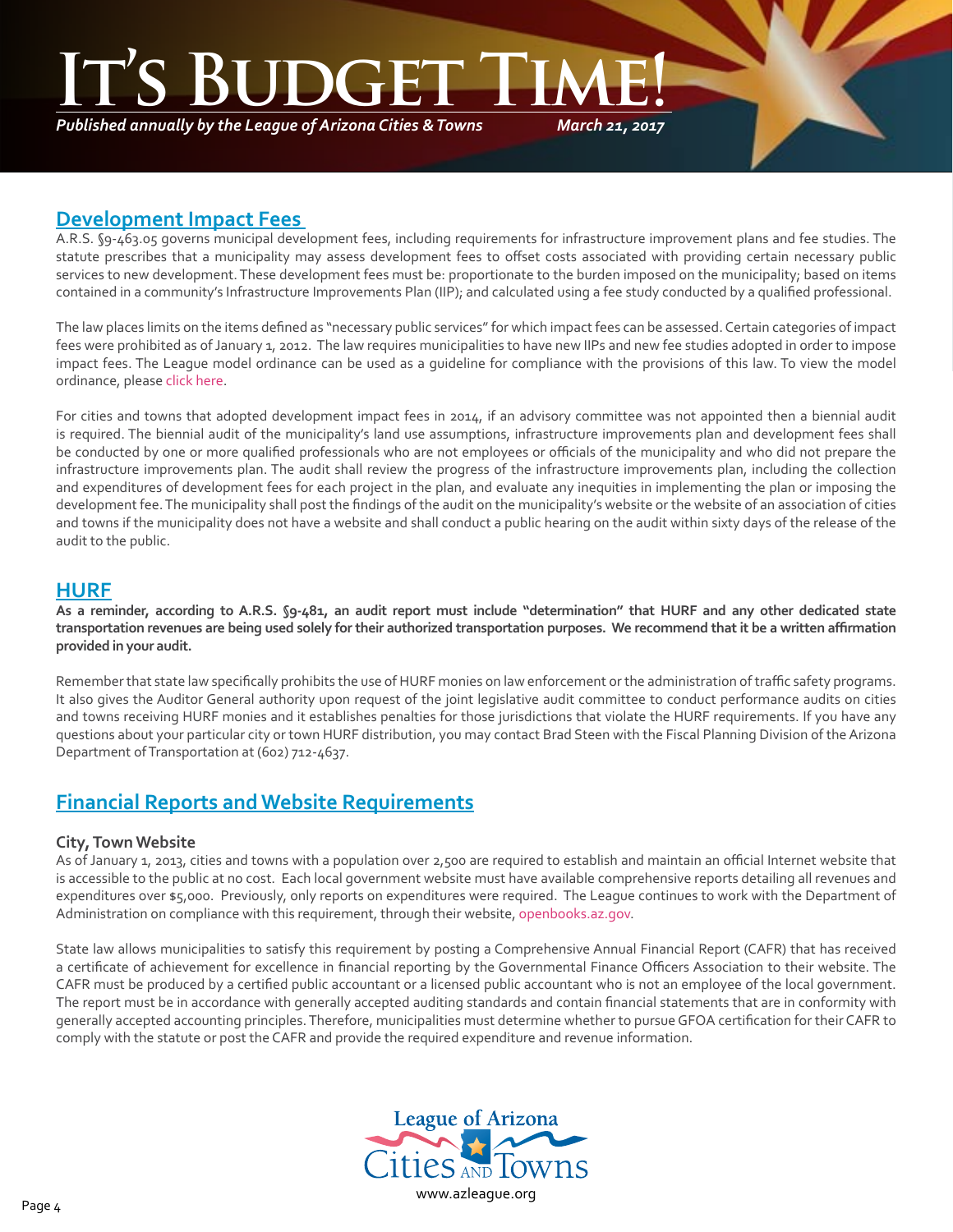*Published annually by the League of Arizona Cities & Towns*

*March 21, 2017*

### **Publication of Local Budgets/Audited Financial Statements**

Additionally, municipalities must prominently post on their websites both the adopted tentative budgets and the adopted final budgets for the last five years. These documents must be posted within seven business days of their final adoption. State law requires that audited financial statements must be posted no later than seven business days after the date of filing the financial statements with the auditor general and must also remain on the website for at least five years. The League also recommends posting the AELR report. If the financial statements are not filed on time, the city shall post a form prescribed by the Auditor General stating the financial statements are pending, the reasons for the delay, and estimated date of completion; this form must also be filed with the Auditor General, Speaker of the House, and President of the Senate. If the financial statements for a city or town are not completed and filed on or before the adoption of the city or town budget in the subsequent fiscal year, the governing body shall include a form, as prescribed by the auditor general, in the published budget in the subsequent fiscal year stating that the financial statements required to be filed with the auditor general pursuant to section 41-1279.07 are pending, the reasons for the delay and the estimated date of completion.

### **New Tax or Fee Reporting Requirement**

A new law passed in 2016 requires a municipality to prepare a schedule and written report if proposing to levy or assess any new or increased tax or fee, with specific exceptions for development impact fees, water and wastewater rates, registration based classes and programs, court fees established per law, fees for public housing, and other fees set by State or Federal law. It further requires the municipality to post the report on its website and utilize social media to advertise proposed changes. For more information on the preparation of this report, see Appendix J in the League's Budget and Finance Manual.

### **New Tax or Fee Posting Requirement**

A municipality that chooses to levy or assess any new or increased taxes or fees must provide written notice of the change at least 60 days before the date the proposed tax or fee is approved or disapproved on the municipality's homepage of its website. This requirement does not apply to development impact fees, water and wastewater rates or components as well as some other specific exclusions listed in A.R.S. §9-499.15 (F).

### **Property Tax Levy Report**

Cities and towns preparing to have a public hearing on a property tax levy must publish a report that includes estimates of both expenditures and revenues related to the levy. This report must be published in a newspaper, on the city or town's website, and made available at libraries and administrative offices. The newspaper publication must also include a physical address for the library and the city or town website address. If a municipality's rate is set to increase, the city or town must provide 60-days' notice on its website.

### **Residential Rental Tax**

Municipalities are prohibited from imposing or increasing transaction privilege taxes on the rental of residential property unless the increase is approved by the voters at a regular municipal election.

### **Communication Relating to Elected Officials**

All expenditures for communications that promote an individual elected public official that include the official's name or physical likeness must now be reported to the Arizona Department of Administration (ADOA). Communications required by statute, ordinance or rule, and activities conducted in the normal course of the local government's operations are exempt from this reporting requirement.

### **Changes to Process for Adopting New Water Rates**

A new law passed in 2016, prohibits a municipality from assessing or collecting fees on new water or wastewater service for the purpose of recovering the cost of acquiring a public or private water or wastewater utility. Current law requires a written report when increasing water or wastewater fees. The new law requires the report to include cash flow projections showing anticipated revenues from residential and nonresidential customers and the overall expenses for providing the services. This report and the cash flow projections must be posted on the municipality's website. The public hearing on the proposed rate increase must occur at least 60 days after the notice of intent is adopted, rather than the current 30 days.

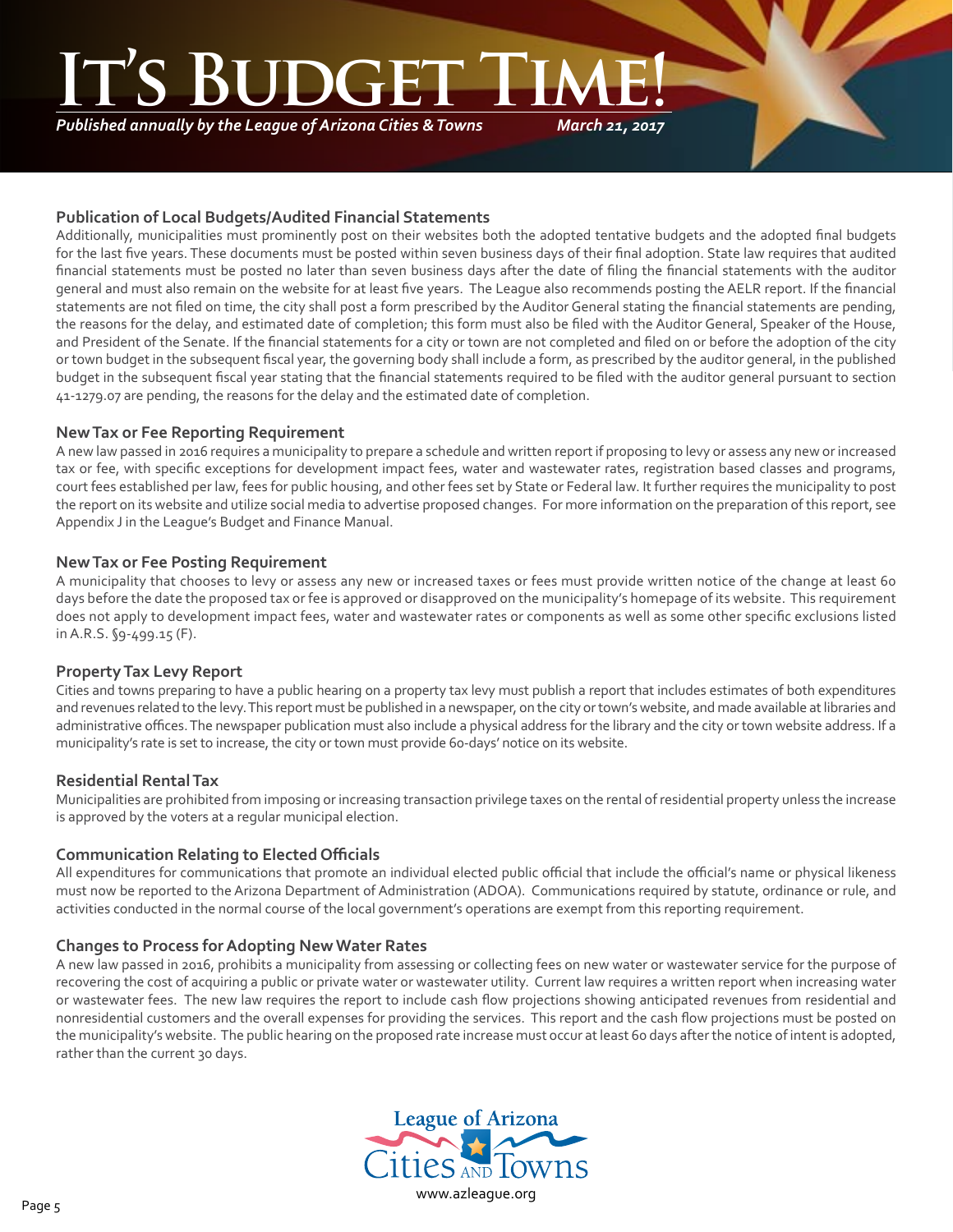# **INGER**

*Published annually by the League of Arizona Cities & Towns*

*March 21, 2017*

## **Informational Pamphlet Required for Bond Elections**

Current law requires that an informational pamphlet be issued in connection with bond elections. The pamphlet must provide examples of how the bond will impact the taxes for a \$250,000 home, a \$1 million commercial property and on agricultural property valued at \$100,000. This would also include a publicity pamphlet for the establishment of a new primary property tax levy.

### **Municipal Water Charges**

٦

A municipality may not seek recovery of water and wastewater charges from anyone other than an individual who has contracted for the service and resides or has resided at the service address when the residential property contains four or fewer units. A property owner, an immediate family member of the person who does not reside at the property or any other entity, at its sole discretion, may contract for water and wastewater service with a municipality and shall provide payment for such services.

### **Municipal Improvement Districts Reserve Fund**

Cities and towns may create reserve funds to be used for municipal improvement districts financing using the proceeds of special assessment lien bonds. For questions relating to this new fund, please contact your financial advisor.

### **The Uniform Expenditure Reporting System (UERS)**

The UERS report must be filed by all cities and towns no later than nine months after the end of the fiscal year. This requirement applies even if you have adopted an alternative to the state imposed expenditure limitation. The UERS report actually consists of three reports: (1) an annual expenditure limitation report; (2) a financial statement (performed when audits are done) and (3) a reconciliation report (reconciling total expenditures reported in the expenditure limitation report to total expenditures reported in the financial statement). Figures used in these reports are to be audited figures. **Since the deadline to file was lengthened to nine months, the Auditor General's Office is no longer authorized to grant extensions.** The League is recommending the posting of the UERS report along with the Audited Financial statements.

Also, the statutes require that each city and town provide the Auditor General with the name of the chief fiscal officer of the community by July 31 of each year. The chief fiscal officer is responsible for filing the UERS report.

### **Expenditure Limit and UERS Dates**

| <b>DATE</b> | <b>EVENT</b>                                                                                              |
|-------------|-----------------------------------------------------------------------------------------------------------|
| February 1  | Economic Estimates Commission (EEC) notifies cities and towns of their estimated expenditure limitation.  |
| March วุ1   | Reports required by UERS must be submitted to the Auditor General.                                        |
| April 1     | EEC determines the actual expenditure limitation for the coming fiscal year and notifies the city or town |
| July 31     | Provide name of chief fiscal officer to the Attorney General                                              |

### **WIFA**

The Water Infrastructure Finance Authority (WIFA) is charged with helping communities develop necessary water and wastewater infrastructure. For information on programs offered by WIFA please contact Melanie Ford at mford@azwifa.gov or (602) 364-1321.

### **Budget Forms**

The Auditor General's office has budget forms have forms posted to their website for FY '15. For budget form questions, please contact Megan Smith at (602)553-0333 or asd@azauditor.gov. **(The Auditor General's Office has informed us that it is not necessary for you to send in a copy of your budgets to their office.)** Note: Prompt attention should be given to the accurate completion of the forms due to state law that requires the forms to be posted on a municipality's website.

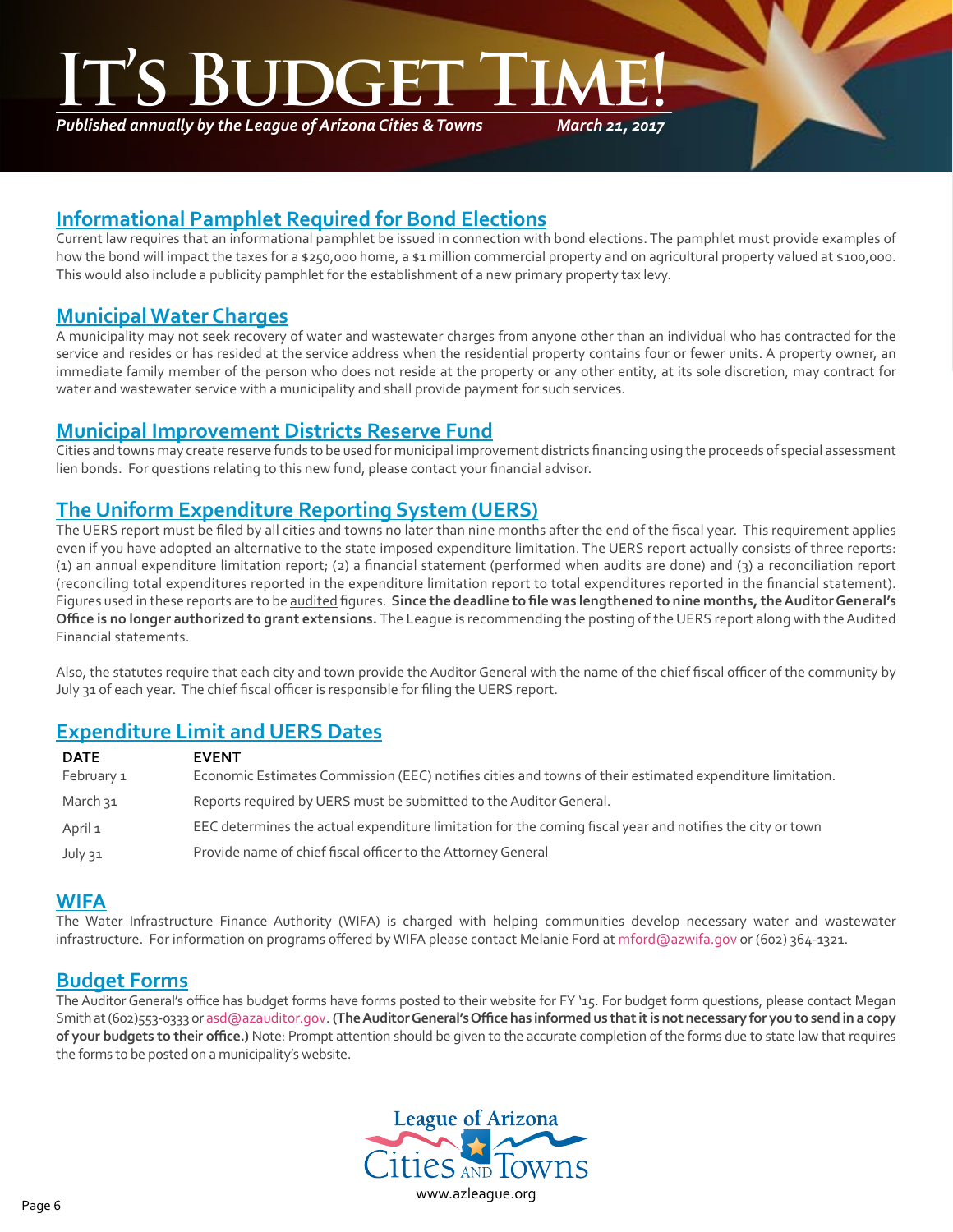# **ITC's Budget**

*Published annually by the League of Arizona Cities & Towns*

*March 21, 2017*

### **Public Deposits and Pooled Collateral**

Last year the legislature established the Statewide Collateral Pool Administrator in the Office of the State Treasurer. The Administrator has the responsibility to prescribe and enforce policies that fix the terms and conditions under which uninsured public deposits must be secured by collateral. The Administrator must have the necessary policies and procedures in place to implement this legislation by July 1, 2014. Uninsured public deposits required to be secured by collateral must be deposited in an eligible depository; however, the City of Phoenix, with a written notice to the Administrator, is exempt because it is a chartered city with a population of over a million people. An eligible depository is prohibited from accepting any public deposit without the required collateral being deposited with a qualified escrow agent or the Administrator. The required collateral must be 102 percent of public deposits, less any applicable deposit insurance, and must be valued at current market value.

The legislation also established procedures for payment of losses and civil penalties for noncompliance. The Administrator is required to annually assess a fee on every eligible depository. The list of acceptable collateral that an eligible depository of uninsured public monies is required to deliver is expanded to include letters of credit issued by a federal home loan bank that have been delivered to the Administrator and meet other specified requirements. If you have any questions about this new program, you may contact the Arizona State Treasurer's Office at (602) 542-7800.

# **Social Security Rates**

٦

Contributions to Social Security are divided into two segments - old age and survivor benefits, and Medicare. The current contribution rate for the first segment is 6.2% for employees and 6.2% for employers, on the first \$127,200 of salary. The contribution rate for the second segment is 1.45% and there is no maximum salary threshold. These rates are current through calendar year 2017.

### **ASRS Contribution Rate**

For those of you in the state retirement system, the contribution rate for FY17 is a 50/50 split: Employees must contribute 11.34% for retirement and 0.16% for long-term disability; and employers contribute 11.34% and 0.16%, respectively.

Additionally, state law requires ASRS to administer an Alternate Contribution Rate (ACR) to ASRS participating employers that employ ASRS retirees who return to work. The law requires that an ACR be charged to and paid for by the employer, which applies to all ASRS retirees who return to work for an ASRS employer regardless of early or normal retirement status, and regardless of the number of hours worked in a pay period. For Fiscal Year 2017-18 beginning July 1, 2017, the ACR will be 9.36%.

### **PSPRS Contribution Rate**

Employer contribution rates for FY18 can be found on page A-2 of each individual valuation available on the PSPRS website [\(https://members2.](https://members2.psprs.com/Estimators/actuarials.aspx) [psprs.com/Estimators/actuarials.aspx\)](https://members2.psprs.com/Estimators/actuarials.aspx). If a retired PSPRS member returns to work in a PSPRS covered position, the employer is required to pay an alternate contribution rate (ACR). Starting with this fiscal year, the ACR is based on your individual rates and can also be found on page A-2 of your valuation. The employee contribution rate will remain at 11.65% for Tiers 1 and 2 at this time; however, the rate for Tier 1 may revert to 7.65% once the Hall v. EORP lawsuit is finalized. PSPRS will make notification if that occurs and provide guidance on necessary steps.

The employee and employer rates for the new Tier 3 members beginning July 1, 2017, are being updated over the coming months as the Board of Trustees reviews the assumptions currently in place. Those rates will be communicated by PSPRS once finalized.

If a retired PSPRS member returns to work in a PSPRS covered position, the employer is required to pay an alternate contribution rate (ACR). The ACR will be determined annually by the actuary and will cover the unfunded liability portion of the total contribution, except that the ACR will have an 8% minimum contribution.

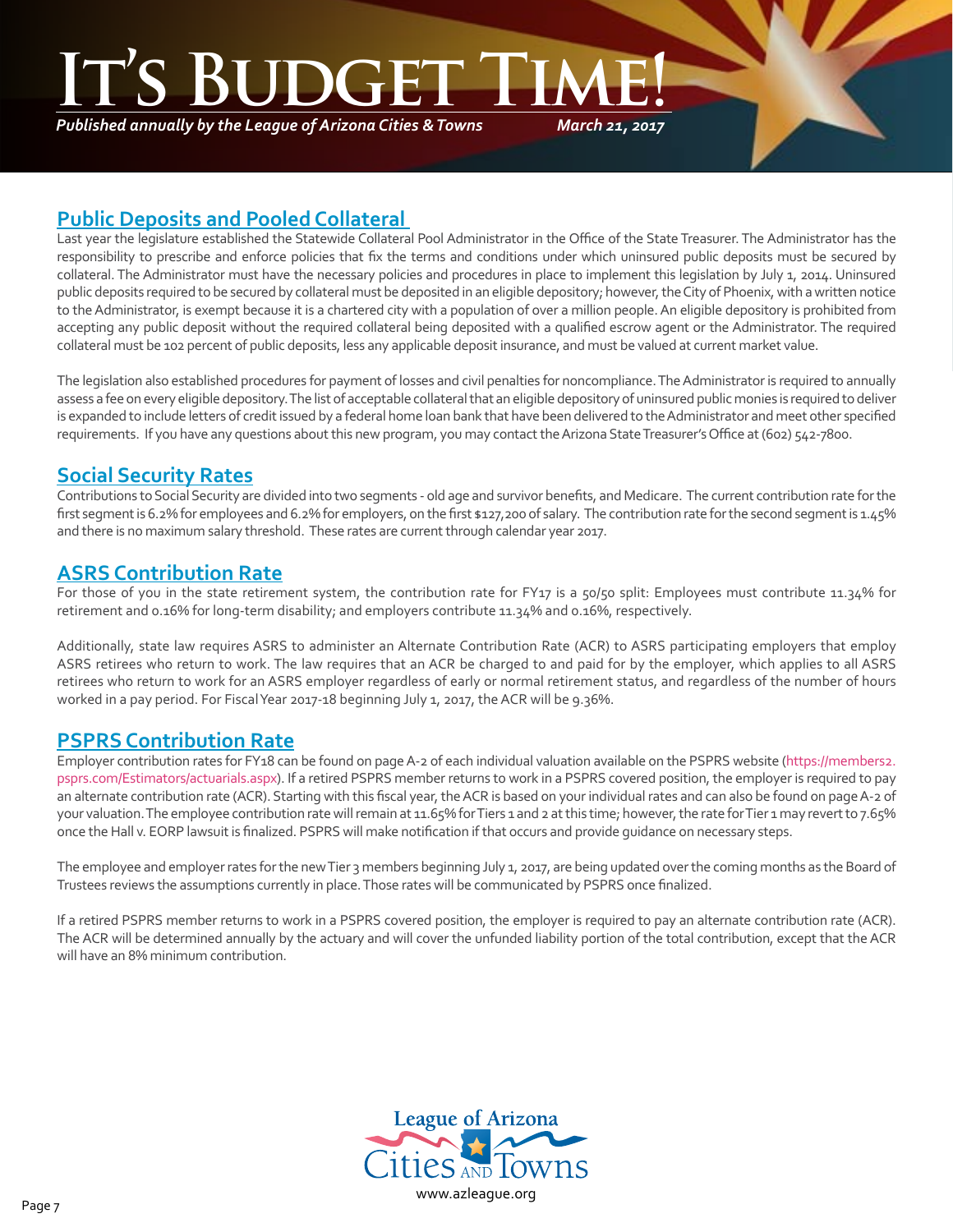# *March 21, 2017* **It's Budget Time!**

*Published annually by the League of Arizona Cities & Towns*

### **Consumer Price Index**

٦

In preparing your budget it may be useful to compare previously budgeted items with the ones anticipated for the upcoming fiscal year. To aid you in doing this, listed below is the consumer price index for the United States West area. The index is published by the United States Department of Labor, Bureau of Labor Statistics.

Using the index will allow you to compare budget items from previous years by adjusting for inflation. To convert any amount from a prior year to FY 16-17 dollars simply multiply the amount by the FY 17 factor for that year. For example, to convert a \$10 purchase made in FY 07-08 into FY 16-17 dollars you would multiply \$10 by the FY 17 factor for FY 07-08, which is 1.17, giving you a cost of \$11.70.

| $(1982 - 84 = 100)$ |                            |                    |  |  |
|---------------------|----------------------------|--------------------|--|--|
| <b>Fiscal Year</b>  | <b>Index for all Items</b> | <u>FY14 Factor</u> |  |  |
| FY 07-08            | 212.2                      | 1.17               |  |  |
| FY 08-09            | 219.6                      | 1.13               |  |  |
| FY 09-10            | 218.8                      | 1.13               |  |  |
| FY 10-11            | 221.2                      | 1.12               |  |  |
| FY 11-12            | 227.5                      | 1.09               |  |  |
| FY 12-13            | 232.4                      | 1.07               |  |  |
| FY 13-14            | 235.8                      | 1.05               |  |  |
| FY 14-15            | 240.2                      | 1.03               |  |  |
| FY 15-16            | 243.0                      | 1.02               |  |  |
| FY 16-17            | 247.7                      | 1.00               |  |  |

I hope the information in this report will be of use to you in the preparation of your budget. If you have any questions or if I can be of assistance, please give me a call.

Tom Belshe, Deputy Director (602) 258-5786 [tbelshe@azleague.org](mailto:tbelshe@azleague.org)

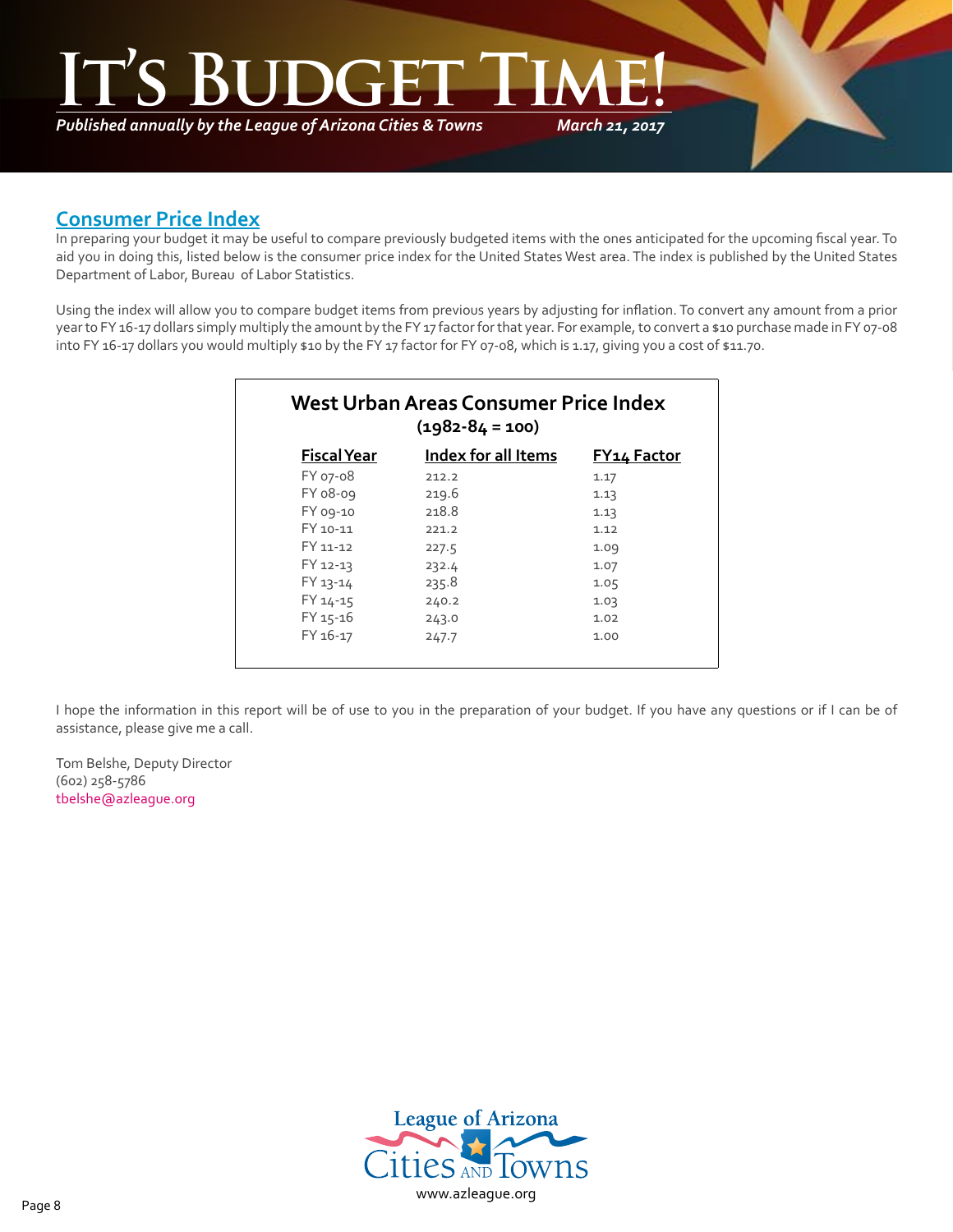*Published annually by the League of Arizona Cities & Towns*

*March 21, 2017*

## **2017-2018 Budget Calendar**

| <b>ACTION</b> |                                                                                                                                                                                                                                                                                              | Deadline for<br>FY 2017-2018                                 | <b>Earliest Date</b><br>FY 2017-2018 |
|---------------|----------------------------------------------------------------------------------------------------------------------------------------------------------------------------------------------------------------------------------------------------------------------------------------------|--------------------------------------------------------------|--------------------------------------|
| 1.            | Compile pertinent budget information.                                                                                                                                                                                                                                                        | None                                                         | None                                 |
| 2.            | Distribute budget instructions, information and work sheets to department heads. (A general meeting<br>with department heads could be held at this time if desired.)                                                                                                                         | None                                                         | None                                 |
| 3.            | Complete compilation of the forthcoming fiscal year's revenue estimates including debt service<br>requirements, etc.                                                                                                                                                                         | None                                                         | None                                 |
| 4.            | Submit departmental budget estimates to appropriate reviewing official or office. Review of<br>departmental budgets and revenue estimates by appropriate reviewing official or office. (An<br>individual hearing with each department head may be held in conjunction with the review step.) | None                                                         | None                                 |
| 5.            | Make approved changes and prepare summary of tentative budget.                                                                                                                                                                                                                               | None                                                         | None                                 |
| 6.            | Begin preparation of proposed budget.                                                                                                                                                                                                                                                        | None                                                         | None                                 |
| 7.            | Receive from the county assessor certified property values necessary to calculate the property<br>tax levy limit and the final levy limit worksheet. (A.R.S. 42-17052)                                                                                                                       | On or before February 10 of the<br>tax year.                 | None                                 |
| 8.            | Notify the Property Tax Oversight Commission as to agreement or disagreement with the property<br>tax levy limit. (A.R.S. 42-17054)                                                                                                                                                          | Within 10 days of receiving<br>information in no. 7 (above). | None                                 |
| 9.            | Make the property values provided by the county assessor available for public inspection. (A.R.S.<br>42-17055)                                                                                                                                                                               | On or before February 15 of the<br>tax year.                 | None                                 |
| 10.           | Deliver proposed budget to city council for review.                                                                                                                                                                                                                                          | None                                                         | None                                 |
| 11.           | Post notice on the city/town website that council will consider an increase in the property tax<br>rate on the date of the property tax levy hearing. (A.R.S. 9-499.15)                                                                                                                      | June 22 or 60 days before<br>budget hearing.                 | None                                 |
| 12.           | Submit information on involuntary tort judgments and appropriate documentation to the Property<br>Tax Oversight Commission for consideration. (A.A.C. 15-12-202)                                                                                                                             | July 3                                                       | None                                 |
| 13.           | Adopt tentative budget. (A.R.S. 42-17101)***                                                                                                                                                                                                                                                 | July 17                                                      | None                                 |
| 14.           | Publish a summary of the tentative budget once a week for two consecutive weeks. Also include<br>time and place of budget hearing and a statement indicating that the proposed budget may be<br>examined at city/town library and city/town hall. (A.R.S. 42-17103)                          | Depends upon<br>newspaper publishing date.                   | None                                 |
| 15.           | Publish first "Truth in Taxation" notice in a paper of general circulation in the city or town and<br>issue a press release with the same information as the published notice.* (A.R.S. 42-17107)                                                                                            | July 25                                                      | None                                 |
|               | 16. Post entire tentative budget (Schedules Ag) on website and keep it posted for at least 60 months.<br>$(A.R.S. 42-17105)$                                                                                                                                                                 | July 30                                                      | None                                 |
| 17.           | Publish second "Truth in Taxation" notice in a paper of general circulation in the city or town.**<br>$(A.R.S. 42-17107)$                                                                                                                                                                    | July 31                                                      | None                                 |

- \* Only necessary if the proposed property tax levy, excluding amounts attributable to new construction, is greater than the amount levied by a city or town in the previous year. In lieu of publishing the notice, a city or town may mail the notice to all registered voters at least 10 days but not more than 20 days before the hearing.
- \*\* This must occur on or before the day on which the board of supervisors levies the county tax. Check with your county board of supervisors as to their deadline for receiving your levy. Dates may change to confirm to their schedule.
- \*\*\* Entire tentative and final budgets (Auditor General Forms) must be posted on website within 7 business days of adoption and remain on the website for 60 months.